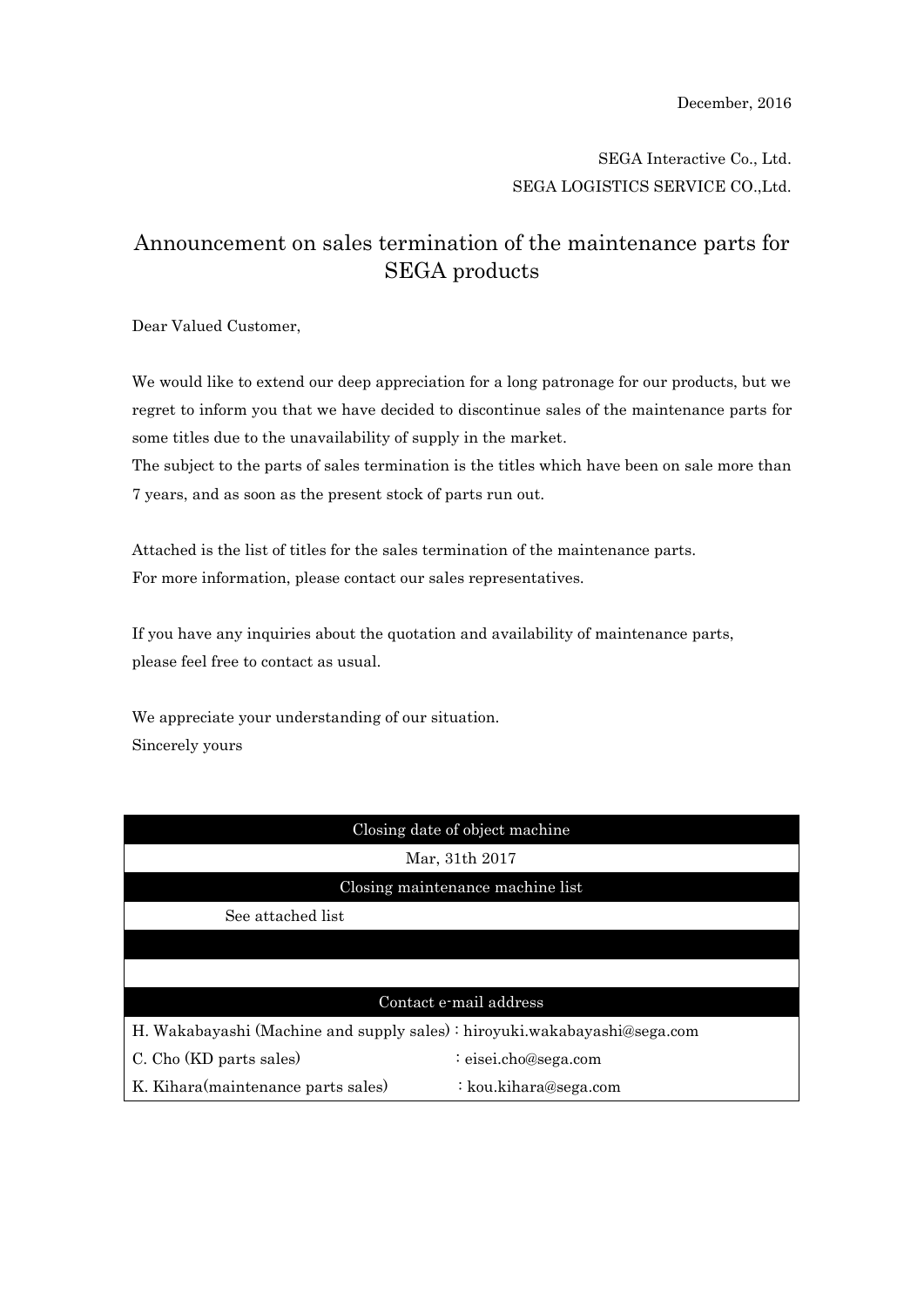| SEGA/SLS brand                                                                   |                              |
|----------------------------------------------------------------------------------|------------------------------|
| Maintenance Closing title till Mar, 31th 2017.(Included already annoubced title) |                              |
| Year of titile release / Year of final CVT                                       | Objected title name          |
| $\sim$ release till Mar, 1993                                                    | New UFO Catcher              |
|                                                                                  | Dream Catcher                |
|                                                                                  | Dream Palace                 |
|                                                                                  | Dream Town                   |
|                                                                                  | New Speed Hockey             |
|                                                                                  | Saurus Wars                  |
|                                                                                  | Speed Soccer                 |
|                                                                                  | Speed Basket                 |
|                                                                                  | Championship Basketball      |
|                                                                                  | Skip Beat                    |
|                                                                                  | World Derby                  |
|                                                                                  | Royal Ascot                  |
|                                                                                  | Derby Day                    |
|                                                                                  | <b>Bingo Circus</b>          |
|                                                                                  | <b>Bingo Party</b>           |
|                                                                                  | Golden Wave                  |
|                                                                                  | Western Dream                |
|                                                                                  | Caribbean Boule              |
|                                                                                  | Golden Night 21              |
|                                                                                  | <b>Exciting Black Jack</b>   |
|                                                                                  | Liberal Medal Cabinet        |
|                                                                                  | Slot 8 Series                |
|                                                                                  | Waku Waku Marine             |
|                                                                                  | Rouletteman                  |
|                                                                                  | Anpanman Popcorn Factory     |
|                                                                                  | Sonic Popcorn Shop           |
|                                                                                  | DP-05/07                     |
|                                                                                  | DP-1200/1300                 |
|                                                                                  | DP-22000/23000               |
| Apr, 1993 $\sim$ Mar, 1994                                                       | Astro City                   |
|                                                                                  | Megalo 50                    |
|                                                                                  | Virtua Fighter               |
|                                                                                  | <b>Burning Rival</b>         |
|                                                                                  | Sonic The Hedgehog (Arcade)  |
|                                                                                  | Tant-R                       |
|                                                                                  | Quiz Mekurumeku Story        |
|                                                                                  | Outrunners                   |
|                                                                                  | F1 Super Lap                 |
|                                                                                  | Daytona USA                  |
|                                                                                  | Alien 3 The Gun              |
|                                                                                  | Jurassic Park Arcade         |
|                                                                                  | <b>Title Fight</b>           |
|                                                                                  | <b>Exciting Speed Hockey</b> |
|                                                                                  | <b>Exciting Boat Race</b>    |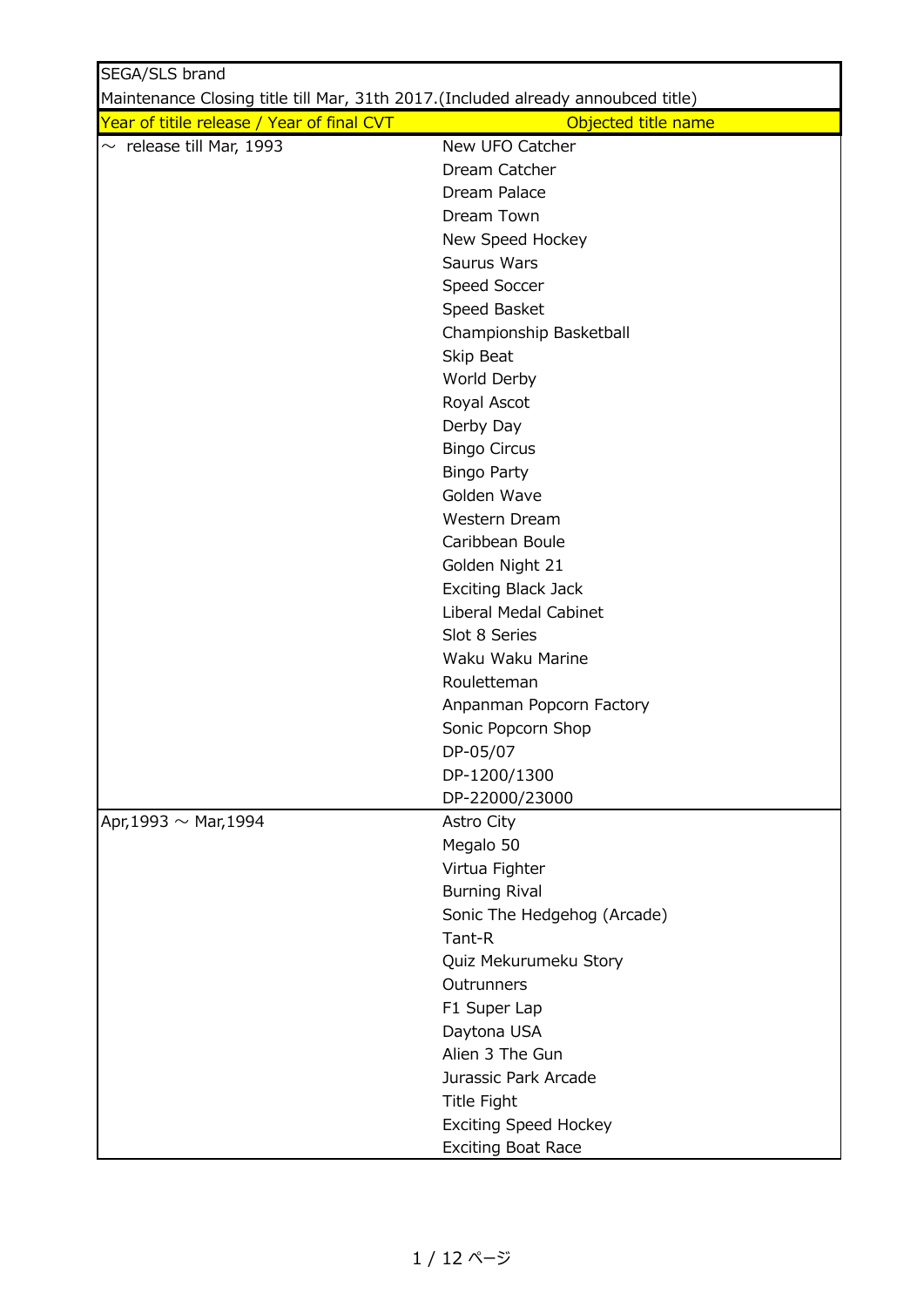| SEGA/SLS brand                                                                    |                               |
|-----------------------------------------------------------------------------------|-------------------------------|
| Maintenance Closing title till Mar, 31th 2017. (Included already annoubced title) |                               |
| Year of titile release / Year of final CVT                                        | Objected title name           |
|                                                                                   | Waku Waku Sonic Cosmo Fighter |
| Apr, 1994 $\sim$ Mar, 1995                                                        | Kokology                      |
|                                                                                   | Kokology 2                    |
|                                                                                   | Starlight Fortune             |
|                                                                                   | New Astro City                |
|                                                                                   | Super Megalo 2                |
|                                                                                   | Virtua Fighter 2              |
|                                                                                   | J league Soccer 1994          |
|                                                                                   | Puyo Puyo 2                   |
|                                                                                   | Ichidant-R                    |
|                                                                                   | <b>Stack Columns</b>          |
|                                                                                   | Quiz Ghost Hunters            |
|                                                                                   | Dragon Ball Z                 |
|                                                                                   | Zunzunkyo No Yabo             |
|                                                                                   | Golden Axe The Duel           |
|                                                                                   | Tokoro-san no Mah-Mahjong     |
|                                                                                   | Poto Poto                     |
|                                                                                   | Sega Rally Championship       |
|                                                                                   | Virtua Cop                    |
|                                                                                   | Desert Tank                   |
|                                                                                   | Wing War                      |
|                                                                                   | Hard Dunk                     |
|                                                                                   | Sports Fishing                |
|                                                                                   | <b>UFO Catcher EX</b>         |
|                                                                                   | Dream Kitchen                 |
|                                                                                   | Pair Match Hockey             |
|                                                                                   | Curling Holiday               |
|                                                                                   | Air Circus                    |
|                                                                                   | Crazy Robo                    |
|                                                                                   | <b>Bingo Carnival</b>         |
|                                                                                   | Bingo Party Multi Card        |
|                                                                                   | Super Dice Craps              |
|                                                                                   | Winning Draw                  |
|                                                                                   | Winning Joker                 |
|                                                                                   | Golden Keno                   |
|                                                                                   | Giant Kong Fall               |
|                                                                                   | Sonic Space Tours             |
|                                                                                   | Tama No Tamaire Taikai        |
|                                                                                   | Doraemon No Bingo Bingo       |
|                                                                                   | Waku Waku Tama & Friends      |
|                                                                                   | Sanchome Tama Dai-undokai     |
|                                                                                   | Doraemon No Dokodemo Door     |
|                                                                                   | Keroppi Okashina Daikokai     |
|                                                                                   | Chara-Pen Vendor              |
|                                                                                   | Teso Uranai Chotto Misete     |
|                                                                                   |                               |

2 / 12 ページ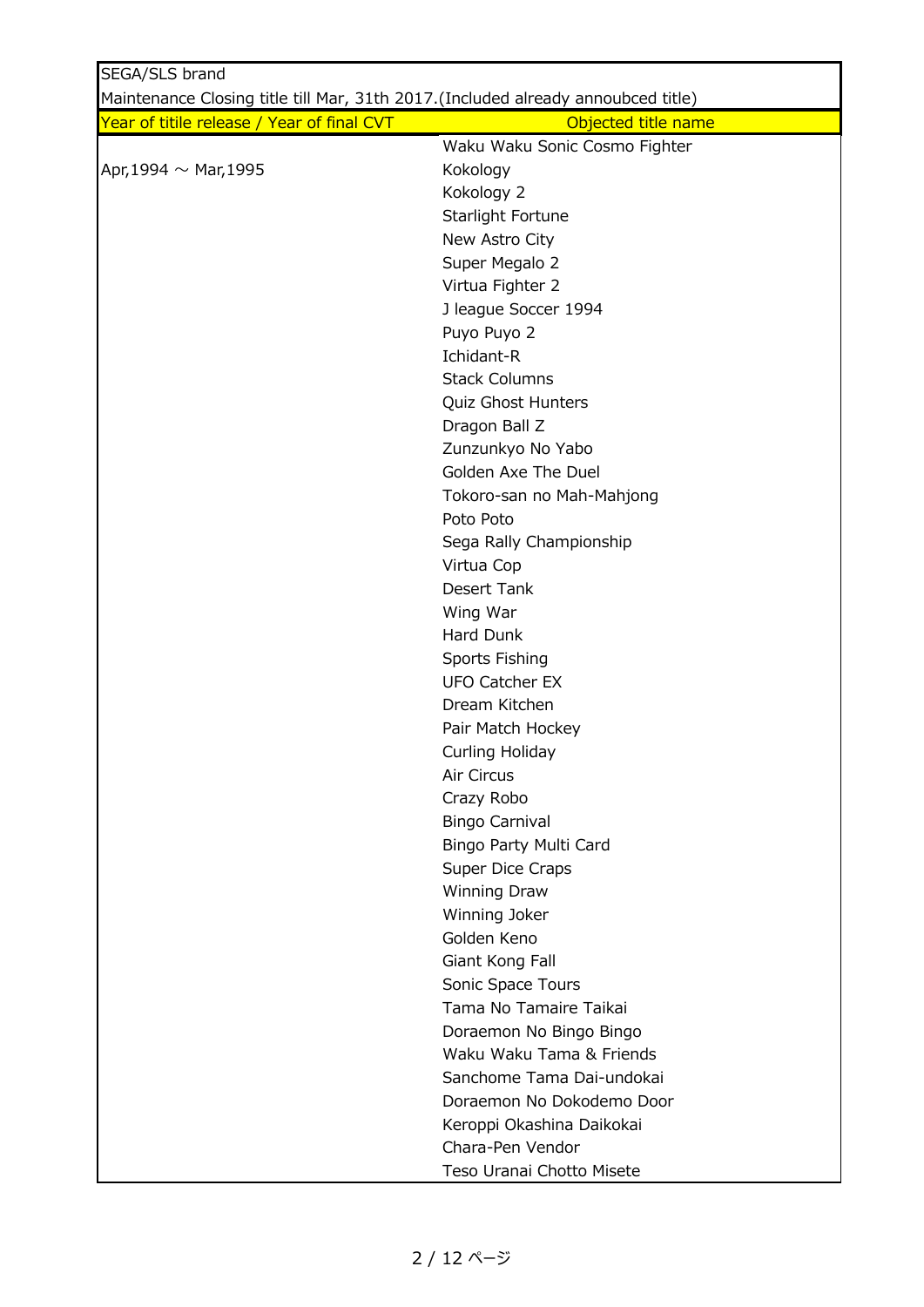| SEGA/SLS brand                                                                   |                           |
|----------------------------------------------------------------------------------|---------------------------|
| Maintenance Closing title till Mar, 31th 2017.(Included already annoubced title) |                           |
| Year of titile release / Year of final CVT                                       | Objected title name       |
| Apr, 1995 $\sim$ Mar, 1996                                                       | Versus City               |
|                                                                                  | Virtua Fighter Remix      |
|                                                                                  | Virtua Fighter Kids       |
|                                                                                  | <b>Fighting Vipers</b>    |
|                                                                                  | Virtua Striker            |
|                                                                                  | Final Arch Baseball Game  |
|                                                                                  | Funky Head Boxers         |
|                                                                                  | Toryumon                  |
|                                                                                  | Sand-R                    |
|                                                                                  | Baku Baku Animal          |
|                                                                                  | Ejihon Tantei Jimusho     |
|                                                                                  | Indy 500                  |
|                                                                                  | Manx TT                   |
|                                                                                  | Virtua Cop 2              |
|                                                                                  | Rail Chase 2              |
|                                                                                  | Sega Netmerc              |
|                                                                                  | Virtual-On                |
|                                                                                  | Sky Target                |
|                                                                                  | Sports Fishing 2          |
|                                                                                  | <b>UFO Pusher</b>         |
|                                                                                  | <b>UFO Pushur Twin</b>    |
|                                                                                  | Speed Attack              |
|                                                                                  | Tatacot                   |
|                                                                                  | Ketto Gamera Vs Gyaos     |
|                                                                                  | Aqua Stage                |
|                                                                                  | Catsle Coaster            |
|                                                                                  | Roulette Club             |
|                                                                                  | Waku Waku Ultraman Racing |
|                                                                                  | Banken Gao Gao            |
|                                                                                  | Itai Wani                 |
|                                                                                  | Virtua Roulette Vendor    |
|                                                                                  | Poster Heroes             |
|                                                                                  | Giant Garapon             |
|                                                                                  | Chara-Maru Slot           |
|                                                                                  | Magnetti                  |
|                                                                                  | Pocket Friend             |
|                                                                                  | Print Club                |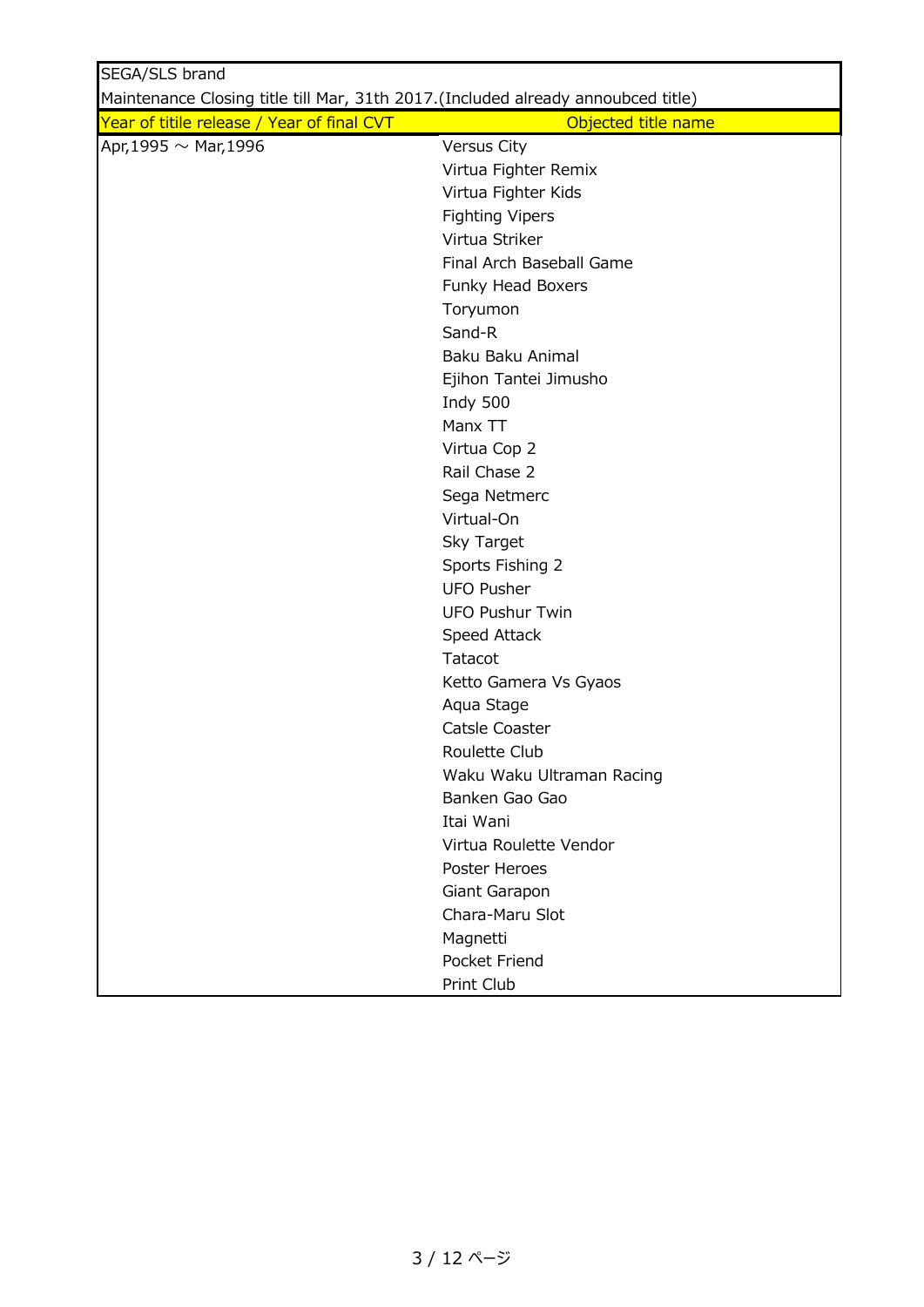| SEGA/SLS brand                                                                   |                               |
|----------------------------------------------------------------------------------|-------------------------------|
| Maintenance Closing title till Mar, 31th 2017.(Included already annoubced title) |                               |
| Year of titile release / Year of final CVT                                       | Objected title name           |
| Apr, 1996 $\sim$ Mar, 1997                                                       | <b>Blast City</b>             |
|                                                                                  | New Versus City               |
|                                                                                  | Megalo 410                    |
|                                                                                  | Virtua Fighter 3              |
|                                                                                  | Last Bronx                    |
|                                                                                  | Sonic The Fighters            |
|                                                                                  | Dynamite Baseball             |
|                                                                                  | <b>DecAthlete</b>             |
|                                                                                  | Columns '97                   |
|                                                                                  | Puyo Puyo Sun                 |
|                                                                                  | Dynamite Deka                 |
|                                                                                  | Sega Touring Car Championship |
|                                                                                  | Scud Race                     |
|                                                                                  | The House Of The Dead         |
|                                                                                  | Gun Blade NY                  |
|                                                                                  | <b>Wave Runners</b>           |
|                                                                                  | Sega Ski Super G              |
|                                                                                  | Karaoke Quiz Intro Don Don    |
|                                                                                  | Magical Zuno Power            |
|                                                                                  | UFO Catcher 21                |
|                                                                                  | <b>UFO A La Carte</b>         |
|                                                                                  | Paradise Carry                |
|                                                                                  | Aqua Paradise                 |
|                                                                                  | Poka Poka Satan               |
|                                                                                  | Royal Ascot 2 DX              |
|                                                                                  | Bingo Party Phoenix           |
|                                                                                  | Circle Fantasy                |
|                                                                                  | JPM Slot Series               |
|                                                                                  | Wanpaku Fishing               |
|                                                                                  | Funky Dice                    |
|                                                                                  | <b>Bun Club</b>               |
|                                                                                  | Chara Seal Vendor             |
|                                                                                  | <b>Triple Chance</b>          |
|                                                                                  | Poster Paradise               |
|                                                                                  | Print Club 2                  |
|                                                                                  | Name Club                     |
|                                                                                  | DP-1400                       |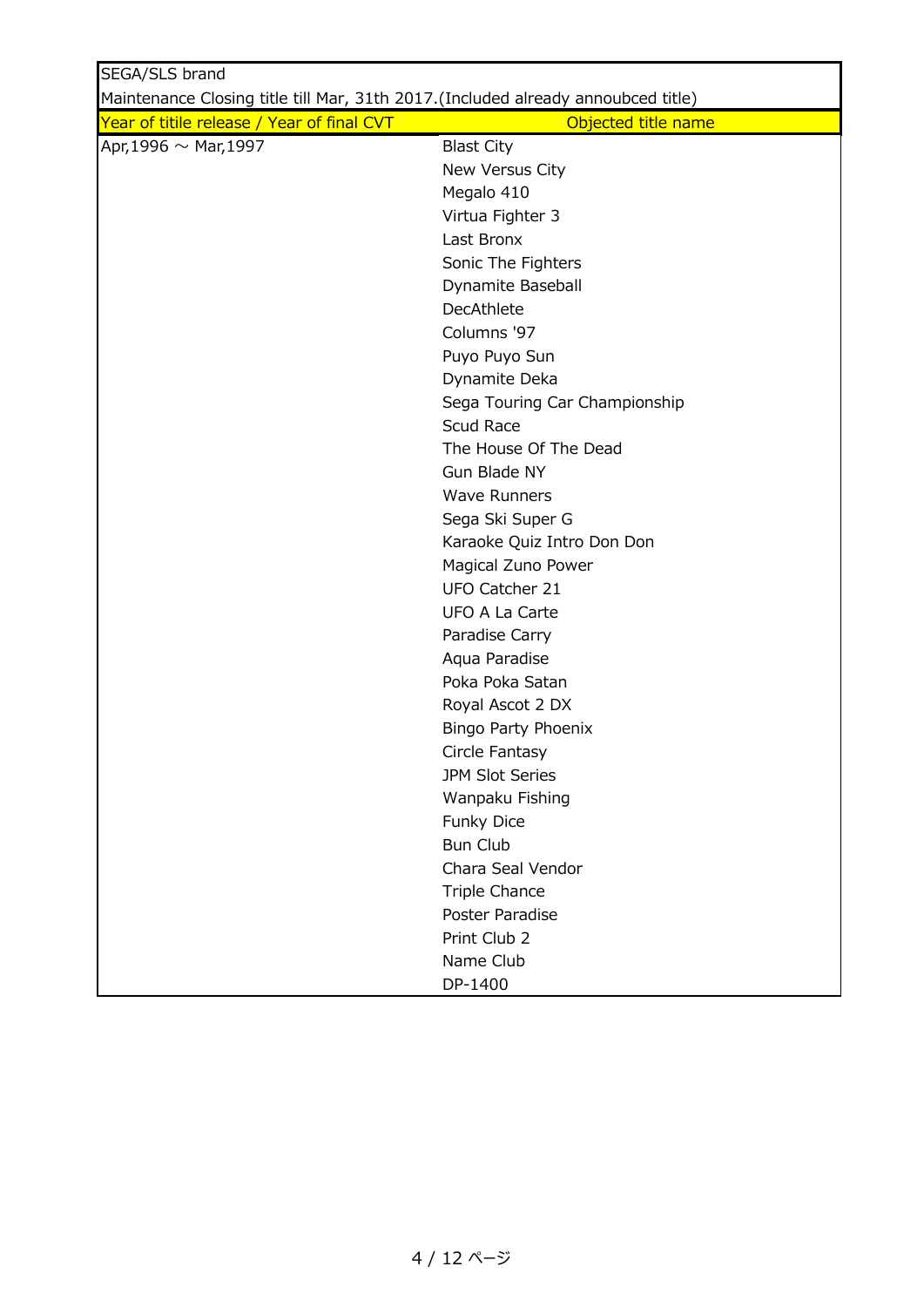| SEGA/SLS brand                                                                    |                               |
|-----------------------------------------------------------------------------------|-------------------------------|
| Maintenance Closing title till Mar, 31th 2017. (Included already annoubced title) |                               |
| Year of titile release / Year of final CVT                                        | Objected title name           |
| Apr, 1997 $\sim$ Mar, 1998                                                        | Virtua Fighter 3tb            |
|                                                                                   | Virtua Striker 2              |
|                                                                                   | Dynamite Baseball '97         |
|                                                                                   | Winter heat                   |
|                                                                                   | All-Japan Pro Wretsling       |
|                                                                                   | Hanagumi Taisen Columns       |
|                                                                                   | Taisen Tant-R Sashissu        |
|                                                                                   | Maruchan de Goo               |
|                                                                                   | Harley Davidson & LA Riders   |
|                                                                                   | Le Mans 24                    |
|                                                                                   | Motor Raid                    |
|                                                                                   | Sega Rally 2                  |
|                                                                                   | Scud Race Plus                |
|                                                                                   | The Lost World Jurassic Park  |
|                                                                                   | Behind The Enemy Lines        |
|                                                                                   | Virtual-On Oratorio Tangram   |
|                                                                                   | <b>Top Skaters</b>            |
|                                                                                   | Sega Water Ski                |
|                                                                                   | Ski Champ                     |
|                                                                                   | Sega Bass Fishing             |
|                                                                                   | UFO Catcher 800               |
|                                                                                   | Dream Catcher Re-Dress        |
|                                                                                   | Hockey Stadium                |
|                                                                                   | Royal Ascot 2 SD              |
|                                                                                   | <b>Bingo Planet</b>           |
|                                                                                   | Yattaman                      |
|                                                                                   | Waku Waku Shinkansen          |
|                                                                                   | Pocket Bell Hayaoshi Pi Po Pa |
|                                                                                   | Nozoite Bokenkyo              |
|                                                                                   | Sweet Wrap                    |
|                                                                                   | Aura Shashin Club             |
|                                                                                   | Calendar Club                 |
|                                                                                   | Aroma Club                    |
|                                                                                   | Koro Koro Club                |
|                                                                                   | Omoshiro Seal Club            |
|                                                                                   | Movie Club                    |
|                                                                                   | DP-1500                       |
|                                                                                   | DP-24000/25000                |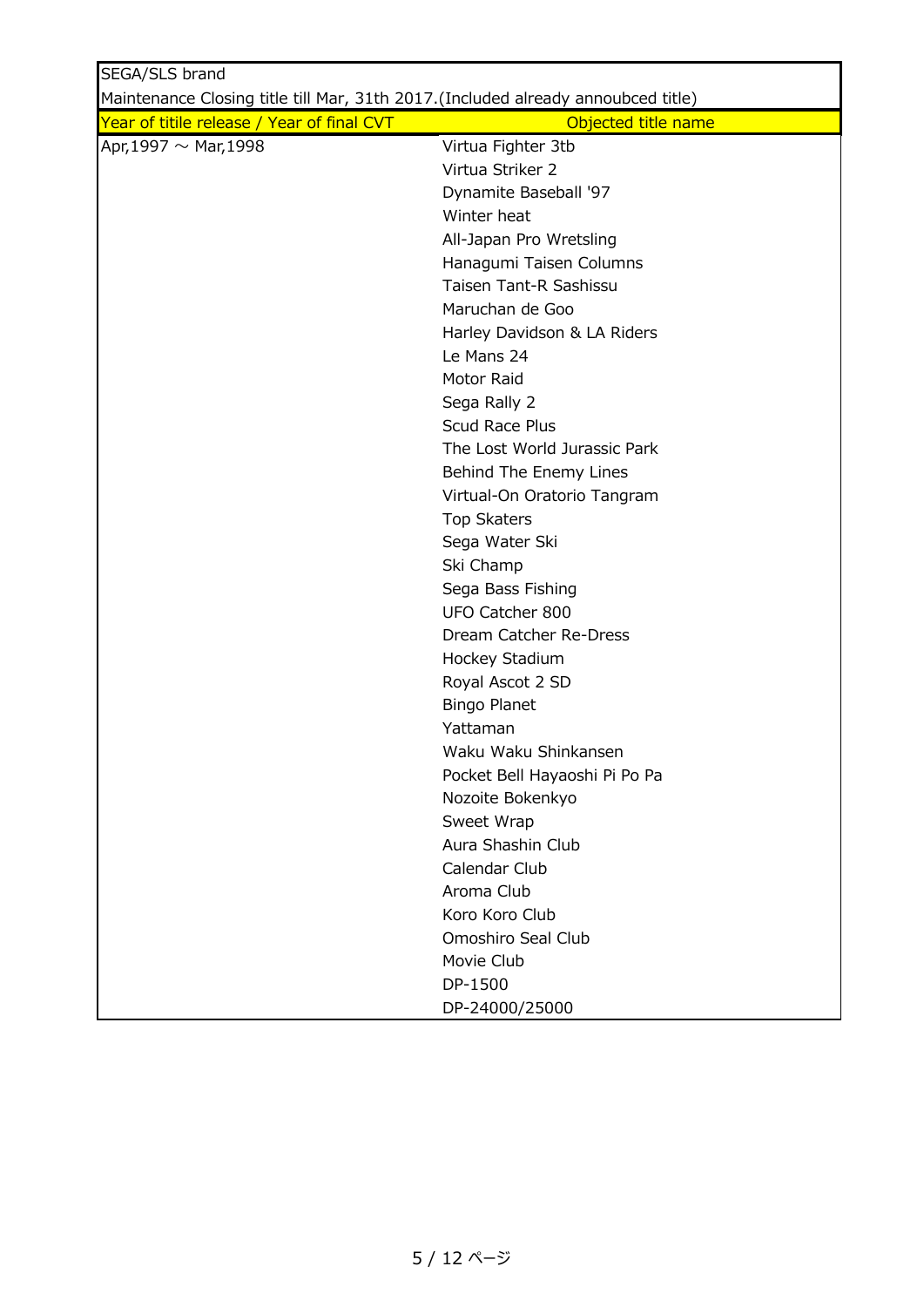| SEGA/SLS brand                                                                   |                                    |
|----------------------------------------------------------------------------------|------------------------------------|
| Maintenance Closing title till Mar, 31th 2017.(Included already annoubced title) |                                    |
| Year of titile release / Year of final CVT                                       | Objected title name                |
| Apr, 1998 $\sim$ Mar, 1999                                                       | Naomi Cabinet                      |
|                                                                                  | Fighting Vipers 2                  |
|                                                                                  | Virtua Striker 2 ver98             |
|                                                                                  | Dynamite Baseball Naomi            |
|                                                                                  | Dynamite Deka 2                    |
|                                                                                  | Spikeout                           |
|                                                                                  | Spikeout Final Edition             |
|                                                                                  | Zombie Revenge                     |
|                                                                                  | Radiant Silver Gun                 |
|                                                                                  | Pilot Kids                         |
|                                                                                  | Daytona USA 2                      |
|                                                                                  | Dirt Devils                        |
|                                                                                  | Crazy Taxi                         |
|                                                                                  | The Ocean Hunter                   |
|                                                                                  | The House Of The Dead 2            |
|                                                                                  | Star Wars Trilogy Arcade           |
|                                                                                  | L.A. Machineguns                   |
|                                                                                  | Virtual-On Oratorio Tangram Ver5.4 |
|                                                                                  | Airline Pilots                     |
|                                                                                  | Magical Truck Adventure            |
|                                                                                  | Sega Bass Fishing ver UP           |
|                                                                                  | Mograpper                          |
|                                                                                  | Flash Beats                        |
|                                                                                  | <b>Stress Busters</b>              |
|                                                                                  | Derby Owners Club                  |
|                                                                                  | Baby UFO                           |
|                                                                                  | Dream Palace 2                     |
|                                                                                  | Disney Fun Square                  |
|                                                                                  | Paradise Crane                     |
|                                                                                  | Pao Pao Catcher                    |
|                                                                                  | Prize Sensor                       |
|                                                                                  | Pocket Crane                       |
|                                                                                  | Yattaman Plus                      |
|                                                                                  | Fantasy Zone (6P Medal)            |
|                                                                                  | <b>Black Jack Hand Action</b>      |
|                                                                                  | Sega Kids Medal Series 21inch      |
|                                                                                  | Waku Waku Shobosha                 |
|                                                                                  | Wanpaku Safari                     |
|                                                                                  | Sukuccha Oh                        |
|                                                                                  | Tsuribori Taikai                   |
|                                                                                  | Name Seal Club                     |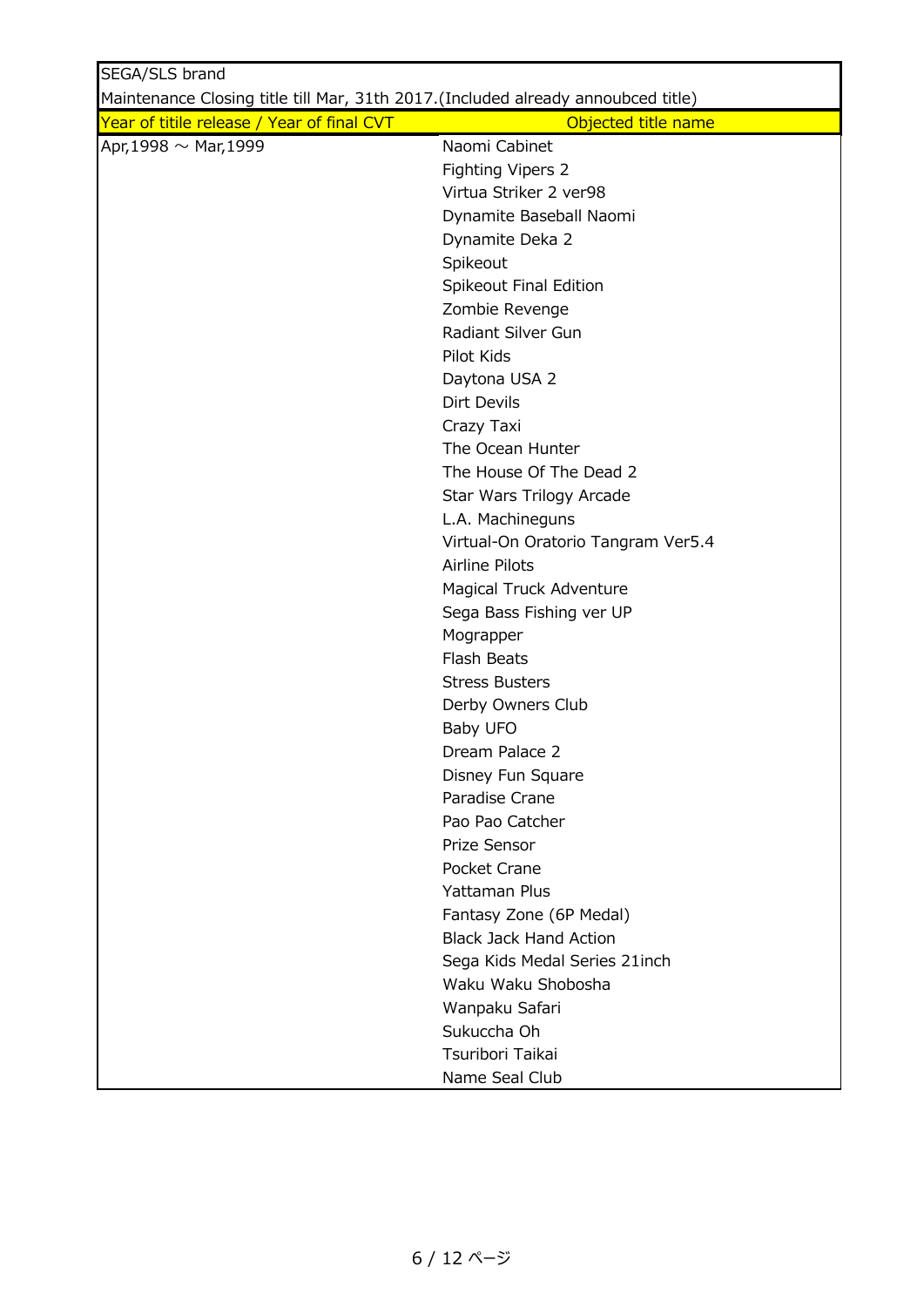| SEGA/SLS brand                                                                    |                            |
|-----------------------------------------------------------------------------------|----------------------------|
| Maintenance Closing title till Mar, 31th 2017. (Included already annoubced title) |                            |
| Year of titile release / Year of final CVT                                        | Objected title name        |
| Apr, 1999 $\sim$ Mar, 2000                                                        | Net City Cabinet           |
|                                                                                   | Toy Fighter                |
|                                                                                   | Virtua Striker2 Ver2000    |
|                                                                                   | Virtua NBA                 |
|                                                                                   | Giant Gram                 |
|                                                                                   | Super Major League '99     |
|                                                                                   | Virtua Tennis              |
|                                                                                   | Dynamite Baseball '99      |
|                                                                                   | Sega Tetris '99            |
|                                                                                   | F355 Challenge             |
|                                                                                   | Jumbo Safari               |
|                                                                                   | Emergency Call Ambulance   |
|                                                                                   | 18 Wheelers                |
|                                                                                   | <b>Brave Fire Fighters</b> |
|                                                                                   | Outtrigger                 |
|                                                                                   | Sega Marine Fishing        |
|                                                                                   | Puyo Puyo DA               |
|                                                                                   | Touch de Unoh              |
|                                                                                   | Touch de Unoh 2            |
|                                                                                   | Mars Channel               |
|                                                                                   | The Typing Of The Dead     |
|                                                                                   | <b>Puzzle Shock</b>        |
|                                                                                   | <b>Baseball Stadium</b>    |
|                                                                                   | Galaxy Dream               |
|                                                                                   | Full Up Poker 5 Card Stud  |
|                                                                                   | Choro-Q Hyper Racing       |
|                                                                                   | Lifegame Bubble Towers     |
|                                                                                   | Hyper Skateboard           |
|                                                                                   | Janken Step                |
|                                                                                   | IZAM's Fortune Telling     |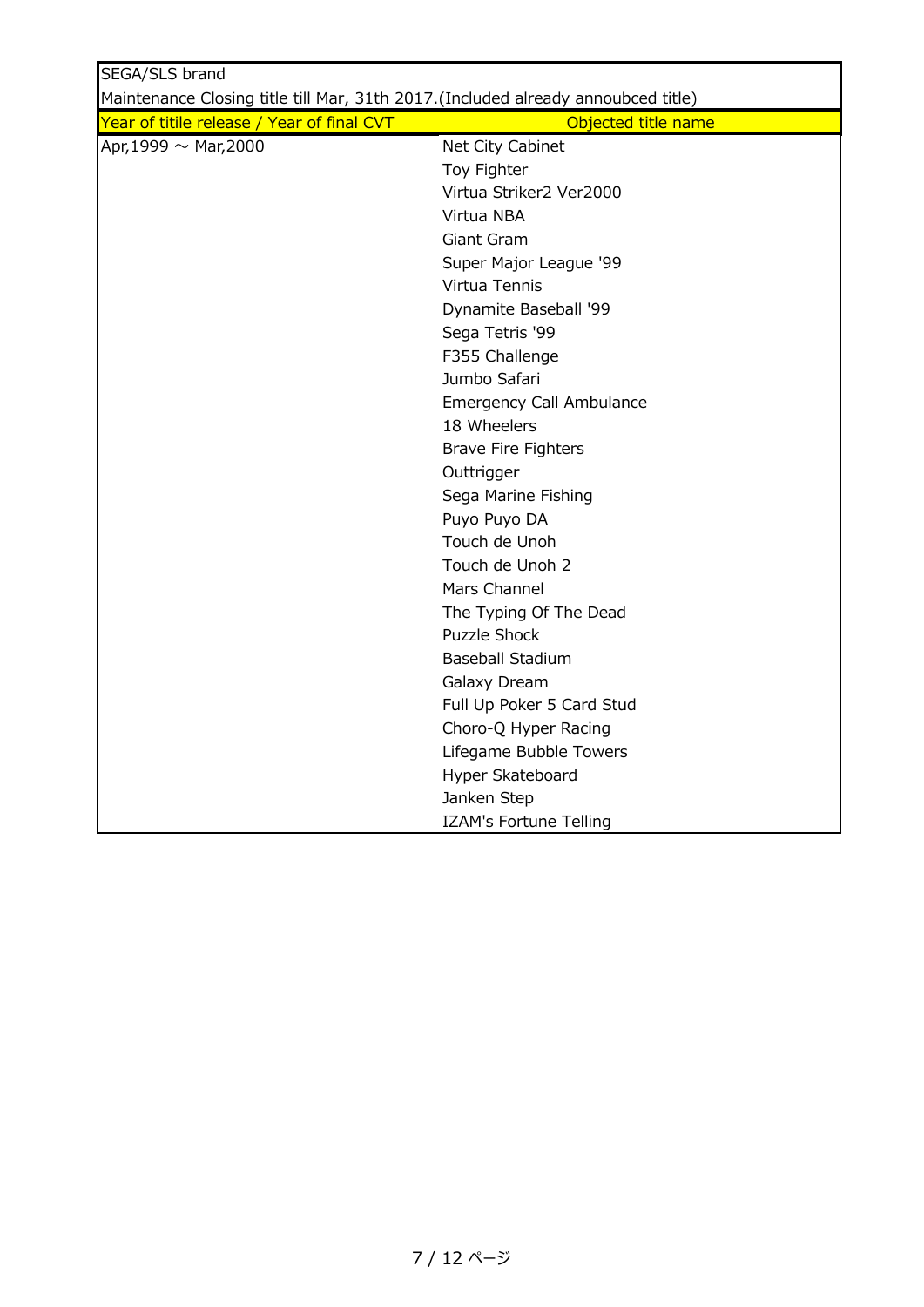| SEGA/SLS brand                                                                    |                                     |
|-----------------------------------------------------------------------------------|-------------------------------------|
| Maintenance Closing title till Mar, 31th 2017. (Included already annoubced title) |                                     |
| Year of titile release / Year of final CVT                                        | Objected title name                 |
| Apr, 2000 $\sim$ Mar, 2001                                                        | Cosmic Smash                        |
|                                                                                   | Giant Gram 2000                     |
|                                                                                   | Sports JAM                          |
|                                                                                   | Slashout                            |
|                                                                                   | Star Wars Racer Arcade              |
|                                                                                   | Tokyo Bus Giude                     |
|                                                                                   | <b>NASCAR Arcade</b>                |
|                                                                                   | F355 Challenge 2                    |
|                                                                                   | <b>Planet Harriers</b>              |
|                                                                                   | <b>Confidential Mission</b>         |
|                                                                                   | Death Crimson OX                    |
|                                                                                   | Virtual-On Oratorio Tangram ver5.66 |
|                                                                                   | Sega Strike Fighter                 |
|                                                                                   | Air Trix                            |
|                                                                                   | Samba de Amigo Series               |
|                                                                                   | Nittele-Shiki Mirai Yosou Studio    |
|                                                                                   | Derby Owners Club 2000              |
|                                                                                   | Disney Fun Square Middium Version   |
|                                                                                   | <b>UFO Prize Stage</b>              |
|                                                                                   | Super Guru Guru Station             |
|                                                                                   | Dancing Fever                       |
|                                                                                   | Sega Kids Medal Series 14inch       |
|                                                                                   | Crayon Kids Series                  |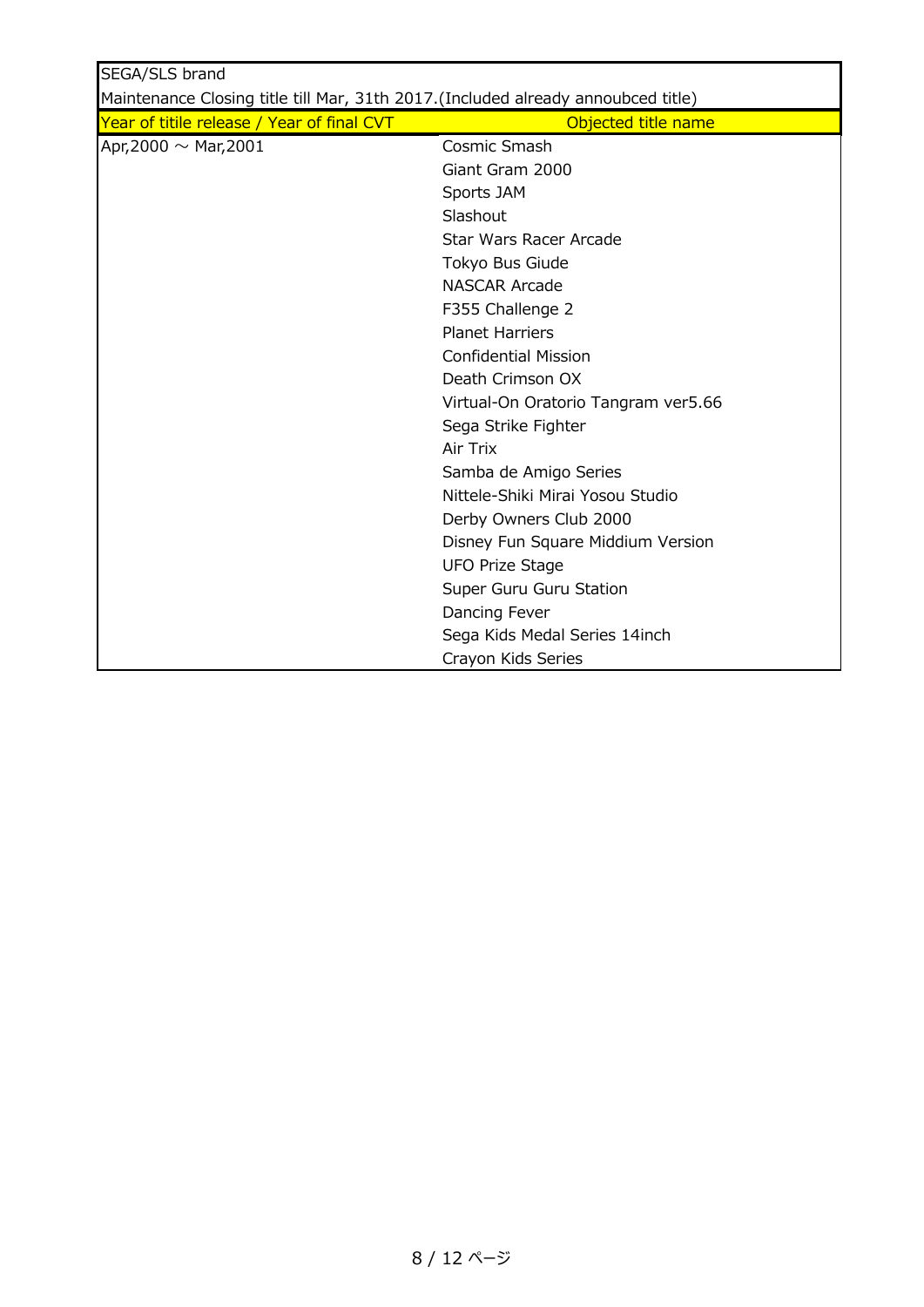| SEGA/SLS brand                                                                    |                                            |  |
|-----------------------------------------------------------------------------------|--------------------------------------------|--|
| Maintenance Closing title till Mar, 31th 2017. (Included already annoubced title) |                                            |  |
| Year of titile release / Year of final CVT                                        | Objected title name                        |  |
| Apr, 2001 $\sim$ Mar, 2002                                                        | Spikers Battle                             |  |
|                                                                                   | Virtua Striker 3                           |  |
|                                                                                   | Dynamic Golf                               |  |
|                                                                                   | Super Major League                         |  |
|                                                                                   | <b>Beach Spikers</b>                       |  |
|                                                                                   | Virtua Tennis 2                            |  |
|                                                                                   | Monkey Ball (Action Puzzle)                |  |
|                                                                                   | <b>Wild Riders</b>                         |  |
|                                                                                   | Club Kart                                  |  |
|                                                                                   | The King Of Route66                        |  |
|                                                                                   | Lupin The 3rd The Shooting                 |  |
|                                                                                   | Alien Front                                |  |
|                                                                                   | Virtual-On Force                           |  |
|                                                                                   | <b>Wave Runners GP</b>                     |  |
|                                                                                   | Inu No Osanpo                              |  |
|                                                                                   | Crackin' DJ Series                         |  |
|                                                                                   | Shakatto Tambourine                        |  |
|                                                                                   | La Keyboard                                |  |
|                                                                                   | Derby Owners Club 2                        |  |
|                                                                                   | Disney Fun Square Compact Version          |  |
|                                                                                   | Boar Race Ocean Heats                      |  |
|                                                                                   | Dancing Fever Gold                         |  |
|                                                                                   | Galaxy Express 999                         |  |
| Apr, 2002 $\sim$ Mar, 2003                                                        | Virtua Striker 2002                        |  |
|                                                                                   | Crazy Taxi High Roller                     |  |
|                                                                                   | The Maze Of The Kings                      |  |
|                                                                                   | The House Of The Dead 3                    |  |
|                                                                                   | Soul Surfer                                |  |
|                                                                                   | Lupin The 3rd The Typing                   |  |
|                                                                                   | Sega Network Mahjong MJ                    |  |
|                                                                                   | Dream Torone                               |  |
|                                                                                   | Touch de Kids                              |  |
|                                                                                   | Mushiking (First)                          |  |
| Apr, 2003 $\sim$ Mar, 2004                                                        | Gekito Professional Baseball               |  |
|                                                                                   | Puyo Puyo Fever<br>Border Down             |  |
|                                                                                   | F-ZERO AX                                  |  |
|                                                                                   |                                            |  |
|                                                                                   | Initial D Arcade Stage $1 \sim 3$ (Naomi2) |  |
|                                                                                   | Virtua Cop 3                               |  |
|                                                                                   | Ollie King                                 |  |
|                                                                                   | Sega Network Mahjong MJ ver3.00            |  |
|                                                                                   | UFO Catcher 7 MAX Edition                  |  |
|                                                                                   | Gachamambo                                 |  |
|                                                                                   | Oinori Daimyojin                           |  |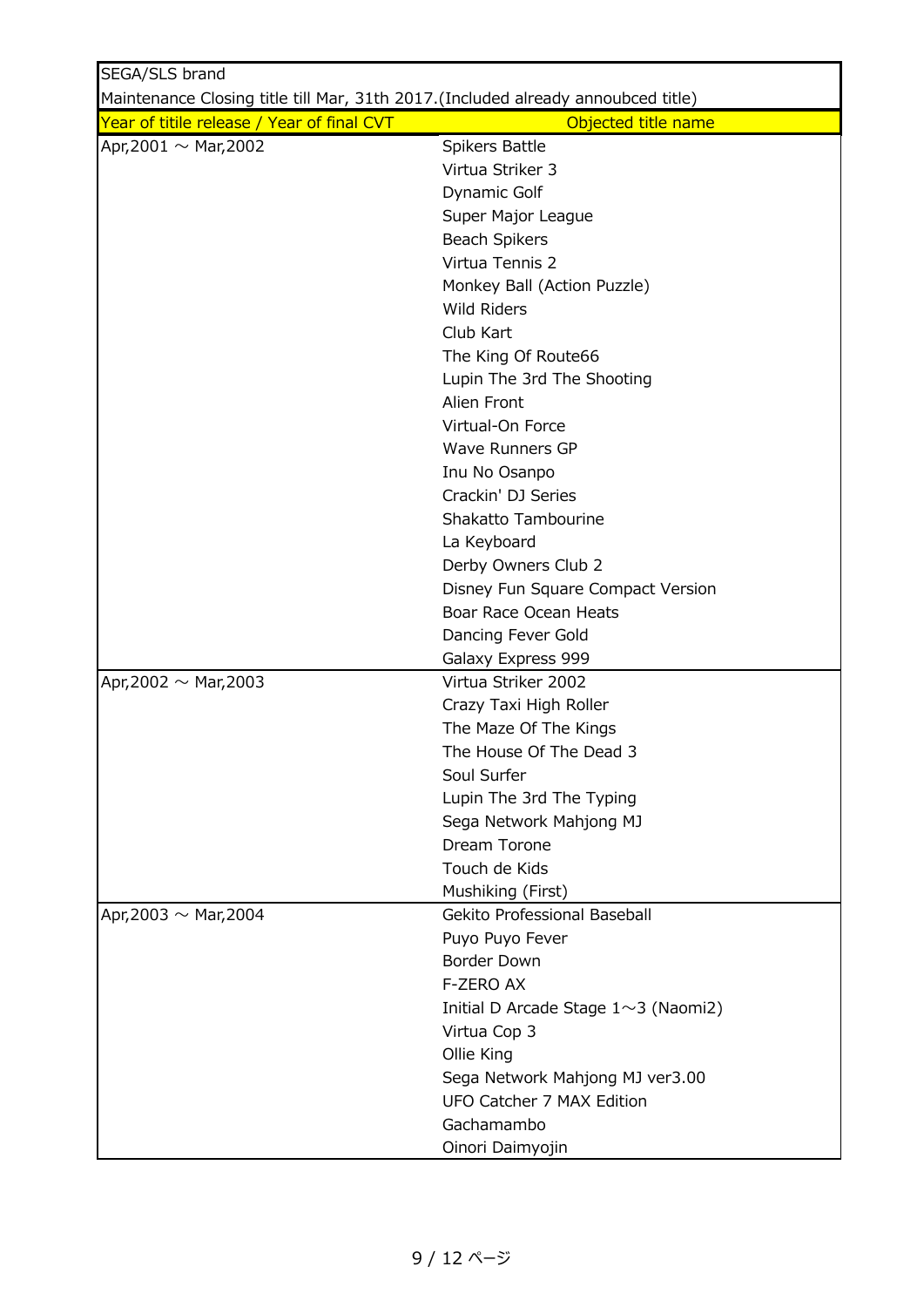| SEGA/SLS brand                                                                    |                                      |
|-----------------------------------------------------------------------------------|--------------------------------------|
| Maintenance Closing title till Mar, 31th 2017. (Included already annoubced title) |                                      |
| Year of titile release / Year of final CVT                                        | Objected title name                  |
| Apr, 2004 $\sim$ Mar, 2005                                                        | Virtua Fighter 4 Series              |
|                                                                                   | Outrun2 Series                       |
|                                                                                   | Ghost Squad                          |
|                                                                                   | Mushiking UFO Catcher                |
|                                                                                   | <b>Bingo Parade</b>                  |
|                                                                                   | <b>Bingo Party Splash Series</b>     |
|                                                                                   | Chibikko Nodojiman                   |
|                                                                                   | Love and Berry                       |
|                                                                                   | Picoland                             |
| Apr, 2005 $\sim$ Mar, 2006                                                        | Neo Geo Battle Colosseum             |
|                                                                                   | Samurai Spirits Tenkaichi Kenkakuden |
|                                                                                   | Guilty Gear XX Slash                 |
|                                                                                   | <b>KOF IX</b>                        |
|                                                                                   | Fist Of The North Star (Video PCB)   |
|                                                                                   | Metal Slug 6                         |
|                                                                                   | The House Of The Dead 4              |
|                                                                                   | The Key Of The Avalon Series         |
|                                                                                   | Sega Network Golf Tour Ver2005       |
|                                                                                   | Disney Fun Square All Star Version   |
|                                                                                   | Heat Up Hockey                       |
|                                                                                   | Bingo Parade DX                      |
|                                                                                   | Gachamanbo Saboten Carnival          |
|                                                                                   | Disco Dream                          |
|                                                                                   | Monopoly The Medal                   |
|                                                                                   | Dragon Treasure Series               |
|                                                                                   | Raise It Or Not                      |
|                                                                                   | Magical Spot                         |
|                                                                                   | Progressive Bonus Poker              |
|                                                                                   | Tasukero Tropoical Fish              |
|                                                                                   | O-Edo Cubkids                        |
|                                                                                   | Kamishibai Ga Hajimaruyo             |
|                                                                                   | Dinosaur King                        |
|                                                                                   | Mushiking Popo Adventure             |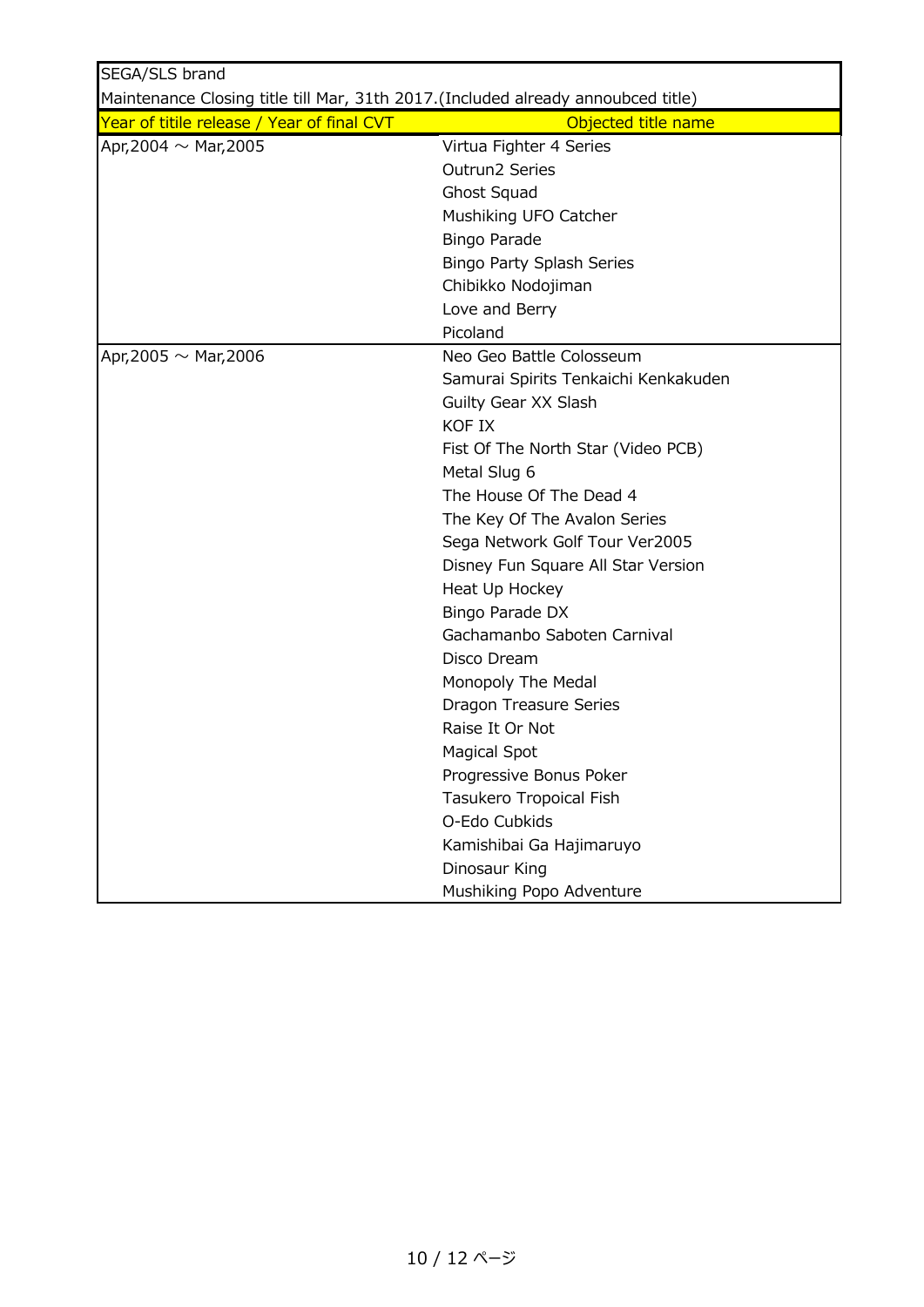| SEGA/SLS brand                                                                   |                                                                |
|----------------------------------------------------------------------------------|----------------------------------------------------------------|
| Maintenance Closing title till Mar, 31th 2017.(Included already annoubced title) |                                                                |
| Year of titile release / Year of final CVT                                       | Objected title name                                            |
| Apr, 2006 $\sim$ Mar, 2007                                                       | Virtua Fighter 5 Series                                        |
|                                                                                  | Guilty Gear XX Accent Core                                     |
|                                                                                  | Virtua Striker 4 Ver2006                                       |
|                                                                                  | Virtua Tennis 3                                                |
|                                                                                  | Outrun2 SP SDX                                                 |
|                                                                                  | Outrun2 SP DX                                                  |
|                                                                                  | The House Of The Dead 4SP                                      |
|                                                                                  | After Burner Climax                                            |
|                                                                                  | Touch de Zuno                                                  |
|                                                                                  | World Club Champion Football -2004                             |
|                                                                                  | Heat Up Hockey Revolve                                         |
|                                                                                  | Fantasy Arena                                                  |
|                                                                                  | Mirage World                                                   |
|                                                                                  | Beanaland                                                      |
|                                                                                  | Mushiking Battle Terminal                                      |
| Apr, 2007 $\sim$ Mar, 2008                                                       | Dynamite Deka EX Asian Dynamite                                |
|                                                                                  | Sega Race TV                                                   |
|                                                                                  | 2 Spicy                                                        |
|                                                                                  | Rhythm Tengoku                                                 |
|                                                                                  | <b>Manic Panic Ghosts</b>                                      |
|                                                                                  | Derby Owners Club 2008                                         |
|                                                                                  | Quest Of D Series                                              |
|                                                                                  | <b>UFO Colon</b>                                               |
|                                                                                  | Circle Ping Pong                                               |
|                                                                                  | <b>Bingo Galaxy</b>                                            |
|                                                                                  | <b>Bingo Party Pirates</b>                                     |
|                                                                                  |                                                                |
|                                                                                  | <b>Medalink Magical Poppins</b><br>Medalink Western Dream Gold |
|                                                                                  | Medalink Ochaken Hot Medal                                     |
|                                                                                  |                                                                |
|                                                                                  | Club Majesty Cosmic Challenge                                  |
|                                                                                  | Club Majesty Attractive Deck Poker                             |
|                                                                                  | Club Majesty Wheel Maniacs                                     |
|                                                                                  | Club Majesty Cloud Nine                                        |
|                                                                                  | Konchu Dash                                                    |
|                                                                                  | Marine Marine                                                  |
|                                                                                  | <b>Magical Dance</b>                                           |
| Apr, 2008 $\sim$ Mar, 2009                                                       | R Tuned                                                        |
|                                                                                  | Harley Davidson The King Of The Road                           |
|                                                                                  | Rambo                                                          |
|                                                                                  | The House Of The Dead EX                                       |
|                                                                                  | Medalink UNO The Medal                                         |
|                                                                                  | Monopoly The Medal The Second                                  |
|                                                                                  | <b>Black Jack Nailed Ace</b>                                   |
|                                                                                  | Sega Network Casino Club Series                                |
|                                                                                  | Club Majesty Gatling Poker                                     |
|                                                                                  | Club Majesty Where's Wally The Medal                           |